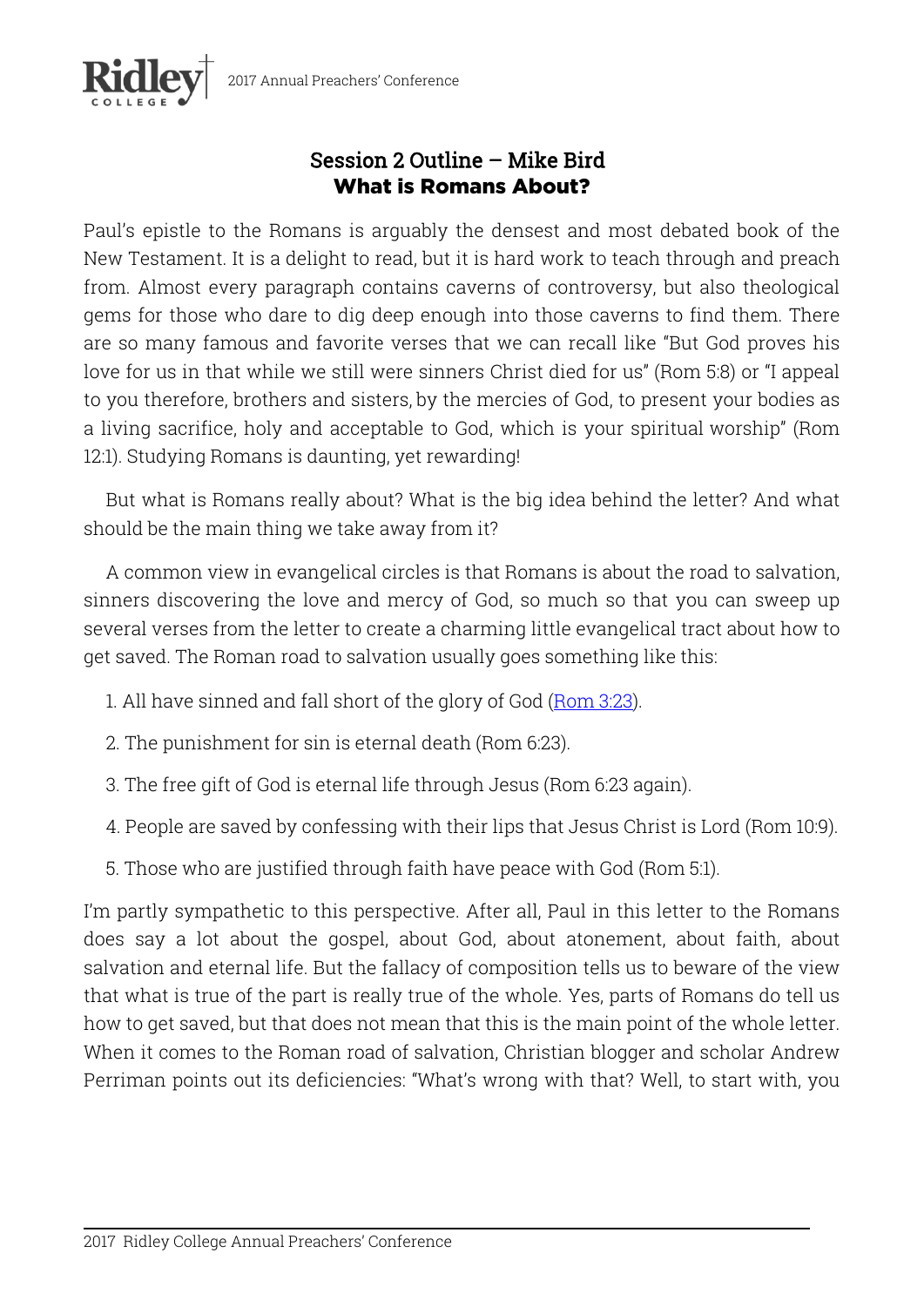can hardly call it a road. Someone has dug up half-a-dozen paving stones from Paul's argument and laid them in a line. That's not a road. It's not even much of a path."

I want to suggest to you that Romans has a different purpose and a different application, beyond an artificially constructed neo-Puritan and hyper-individualist account of salvation, something far more profound for my mind. I submit to you that Romans is really about creating a messianic missional community where, despite painful differences and manifold diversities, there is a reciprocal acceptance of one another and a shared commitment to unity. Paul's letter to the Romans is really a missional letter that calls on the Jews and Gentiles in the Roman churches to be united in the gospel, to receive one another in faith, and to come together to support the spread of the apostolic preaching of Jesus to the ends of the earth.

This theme of unity, specifically, the interlocking destinies of Jews and Gentiles in Christ, is rehearsed across the letter. When Paul says that the gospel is for the "Jew first and also to the Greek," he implies that the gospel is not for the Greek instead of the Jew (Rom 1:16). The whole premise behind Rom 1:18–3:20 is that Jews and Gentiles both stand condemned before God for their transgression. There is "no distinction" since Jews and Gentile have both sinned (Rom 3:22-23). But on the flip side, there is "no distinction between Jew and Greek" in God's saving action in Christ because "one believes with the heart and so is justified, and one confesses with the mouth and so is saved" and "the same Lord is Lord of all and is generous to all who call on him" (Rom 10:9, 12). God is the God of Jews and Gentiles and "he will justify the circumcised on the ground of faith and the uncircumcised through that same faith (Rom 3:30). Paul describes Abraham as the forefather of all believers, whether Jewish or Gentile, since God's "purpose was to make him the ancestor of all who believe without being circumcised and who thus have righteousness reckoned to them, and likewise the ancestor of the circumcised who are not only circumcised but who also follow the example of the faith that our ancestor Abraham had before he was circumcised" (Rom 4:11-12).

I need to stress that this is not unity as an abstract idea; this is unity for those who live a tenuous existence in the tenement house churches in Rome, where disease, destitution, and death are only ever a few hours away. This is unity where Christians, both Jews and Gentiles, have received a hostile treatment from Roman synagogues for their messianic faith. This is unity amidst the expulsion and return of Jewish Christian leaders to the city of Rome in 49 and 54 AD, which undoubtedly affected the

<sup>1</sup> Andrew Perriman, "What's wrong with the 'Romans Road' to Salvation?" 25 May 2012. http://www.postost.net/2012/05/what-s-wrong-romans-road-salvation. Cited 4 Aug 2017.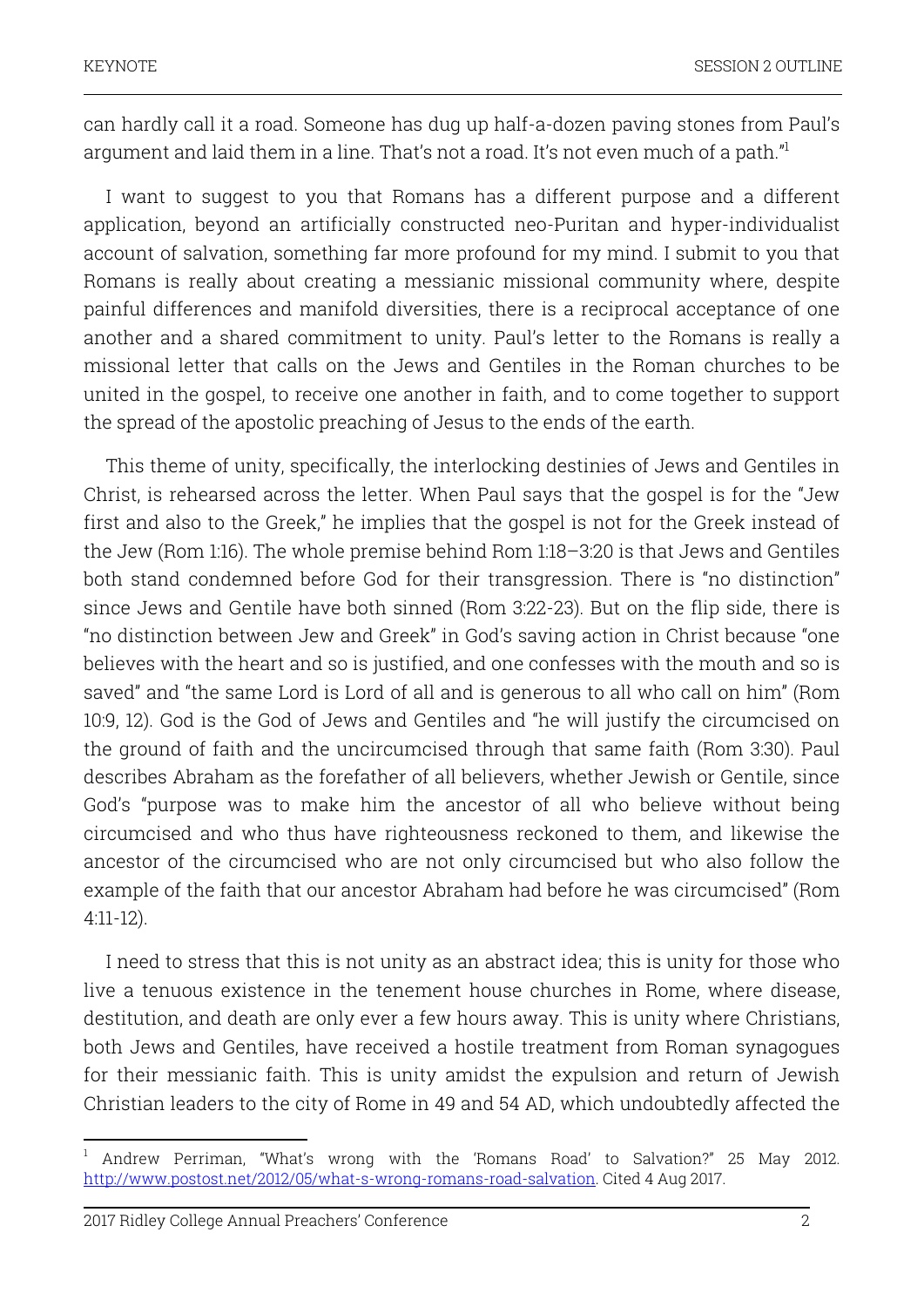social dynamics in the Roman churches in the interim (see Acts 18:1-2). This is unity in a context where it would have been easy for Christian Gentiles to imbibe and replicate the anti-Jewish ethos of Roman elites who despised the Jews for being distinctive, different, insulated, and separated from wider society. This is unity when there was dispute and difference as to whether the regulations of the Torah remained incumbent on all believers. This is unity at a time when the Roman churches could potentially fragment along either ethnic lines or according to divisions over Torah observance.

This is why the climax of the letter, the summit of Paul's exhortation, is Rom 15:7-9, which reads:

Welcome one another, therefore, just as Christ has welcomed you, for the glory of God. For I tell you that Christ has become a servant of the circumcised on behalf of the truth of God in order that he might confirm the promises given to the patriarchs, and in order that the Gentiles might glorify God for his mercy.

Paul's point here is that the Messiah came to serve the Jews, to make good the divine promises to Israel, and to the patriarchs, so that Abraham might have a multi-ethnic family united in faith. The end the result is that the Gentiles would actually get saved, glorify God for his mercy, and obtain the obedience of faith. Accordingly, if the Messiah has welcomed Jews and Gentiles into the family of Abraham, drawn them into God's electing purposes, made them members of his own body, the church, then they must welcome one another!

What does this kind of church look like today? Well imagine if a small church, either in the inner-city or perhaps in a rural town, had an influx of Christian refugees from Syria and Sudan. Imagine if they came to this church, to your church, with their strange language, their recent experience of trauma, with strange ideas about worship, peculiar customs, personal complaints about things like having a US flag in the church, or an insistence that the minister should wear robes. Would you segregate them? Let them worship by themselves in the church hall after the main service with all the nice normal American folks? Even worse, what happens if more and more refugees arrive, take out membership, and suddenly you've got all these Syrians and Sudanese becoming the majority? You are only one congregational vote from changing your name from Fifth Baptist Church to St. John Chrysostom Community Church!

Well, this is what Romans is about! This is where you have to figure out how to "pursue what makes for peace and for mutual upbuilding" (Rom 14:19), discern how